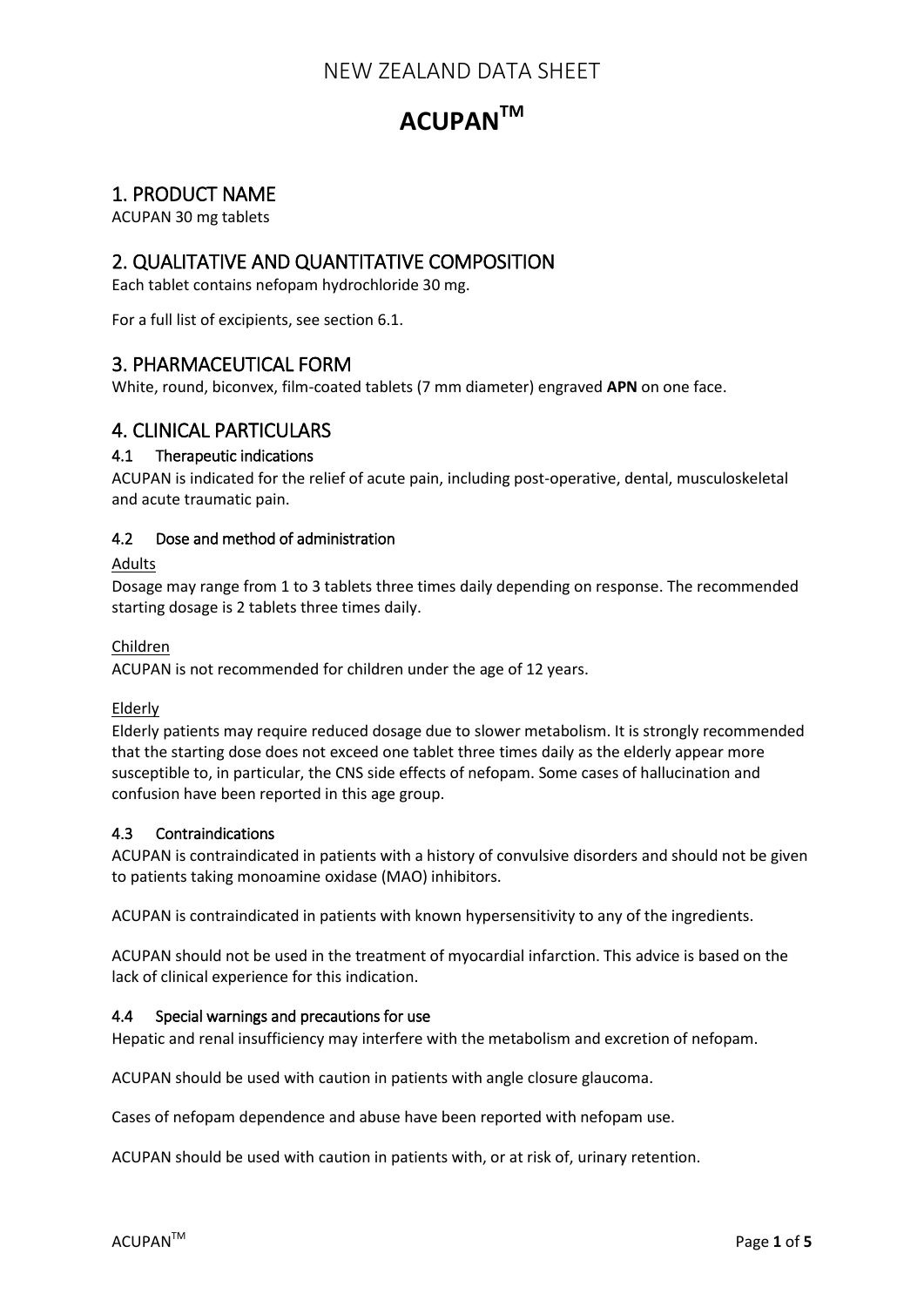# **ACUPANTM**

The side effects of ACUPAN may be additive to those of other agents with anticholinergic or sympathomimetic activity.

Nefopam may cause adverse sympathomimetic effects including tachycardia and aggravation or precipitation of angina. Caution should be exercised in patients with a history of ischaemic heart disease.

#### 4.5 Interaction with other medicines and other forms of interaction

Concomitant therapeutic use of nefopam and another medicine that increases serotonin availability by any mechanism, such as tricyclic antidepressants, SSRI and MAO inhibitors may cause serotonin toxicity including serotonin syndrome. ACUPAN should be used with caution in patients on tricyclic anti-depressants and is contraindicated in patients on MAO inhibitors.

Nefopam may interfere with some screening tests for benzodiazepines and opioids. These tests for benzodiazepines and opioids may give false positive results for patients taking ACUPAN.

#### 4.6 Fertility, pregnancy and lactation

ACUPAN is not recommended for pregnant women or those likely to become pregnant unless the expected benefit to the mother outweighs any potential risk to the foetus. There has been little human usage and no evidence of safety during pregnancy can be assumed from preclinical animal studies.

Evidence suggests that nefopam is excreted in human milk. A decision should be made whether to discontinue breastfeeding or discontinue the medication, taking into account the potential for adverse effects for the foetus and the importance of treatment to the mother.

#### 4.7 Effects on ability to drive and use machines

It is recommended that patients do not drive or operate heavy machinery until they know how ACUPAN affects them.

#### 4.8 Undesirable effects

Nausea, nervousness, dry mouth, lightheadedness, urinary retention, hypotension, syncope, palpitations, gastrointestinal disturbances (including abdominal pain and diarrhoea), dizziness, paraesthesia, convulsions, tremor, confusion, hallucinations, angioedema, and allergic reactions may occur.

#### Less common reactions

Anaphylactic reactions, coma, vomiting, blurred vision, drowsiness, sweating, insomnia, headache, tachycardia and aggravation of angina have been reported.

Rarely a temporary harmless pink discolouration of the urine has occurred.

Hypersensitivity reactions including erythema multiforme have been reported.

#### **Reporting of suspected adverse reactions**

Reporting suspected adverse reactions after authorisation of the medicine is important. It allows continued monitoring of the benefit/risk balance of the medicine. Healthcare professionals are asked to report any suspected adverse reactions <https://nzphvc.otago.ac.nz/reporting/>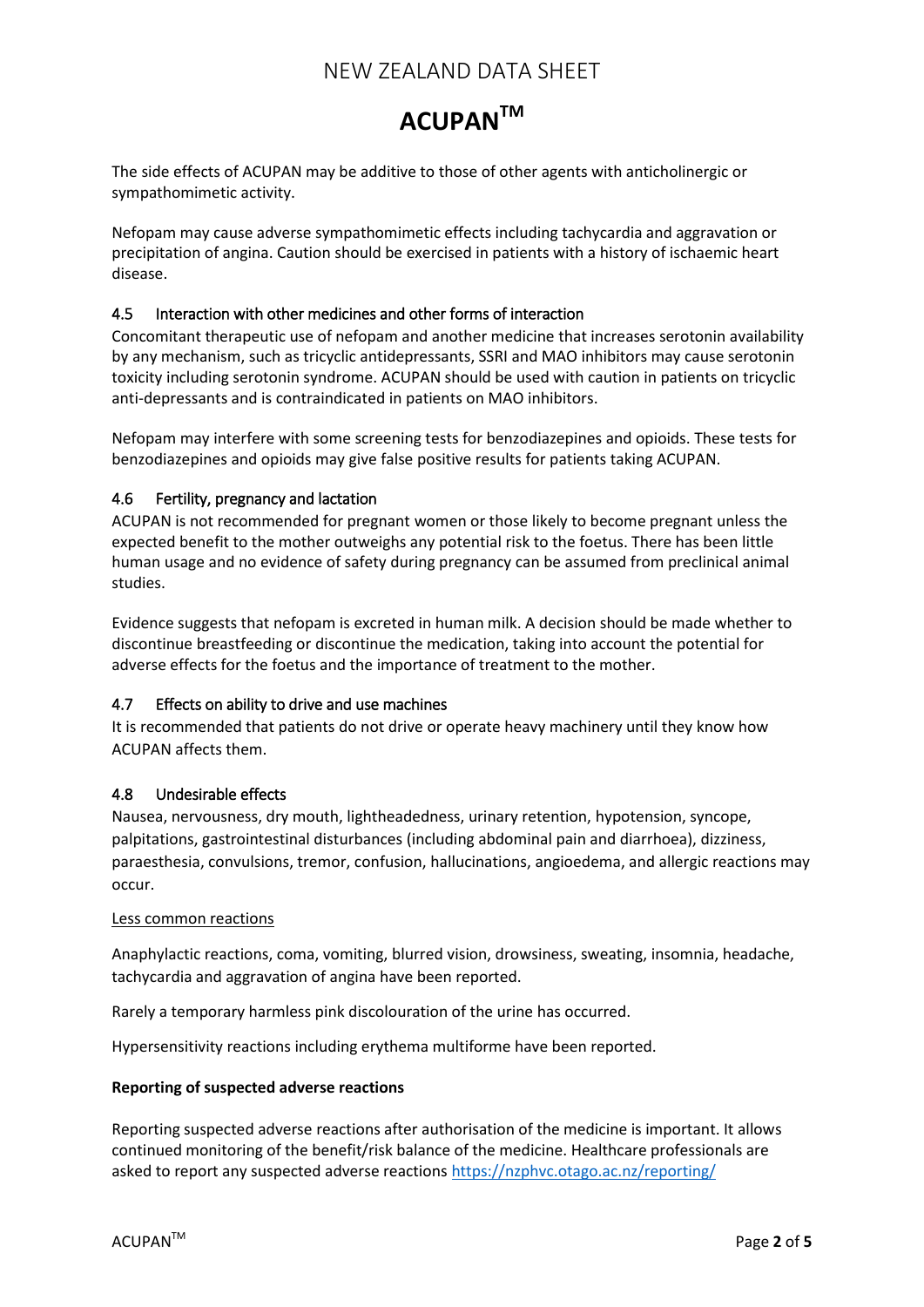# **ACUPANTM**

#### 4.9 Overdose

#### Symptoms and Signs

Nefopam toxicity is manifested by neurological symptoms (coma, convulsions, hallucinations, agitation) and cardiovascular response (tachycardia with a hyperdynamic circulation).

#### Treatment

Supportive treatment is suggested including forced emesis and diuresis. Oral administration of activated charcoal may help prevent absorption. Convulsions and hallucinations should be controlled (e.g. with diazepam IV or pr). Beta-adrenergic blockers may be of use in controlling the cardiovascular complications.

For advice on the management of overdose please contact the National Poisons Centre on 0800 POISON (0800 764766).

# 5. PHARMACOLOGICAL PROPERTIES

#### 5.1 Pharmacodynamic properties

Pharmacotherapeutic group: 4.7.1 Non-opioid analgesics and compound analgesic preparations.

#### ATC code: N02BG06

ACUPAN is a centrally acting analgesic with a rapid onset of action. The main site of action appears to be in the central nervous system both at the brain and spinal levels.

*In vitro* experiments have shown nefopam to inhibit the re-uptake of various catecholamines (including noradrenaline, serotonin and dopamine). It is possible that the mechanism of action of nefopam is at least in part by altering the levels of these neuromodulators in the brain and at the spinal level. Nefopam has been shown to have sympathomimetic and anticholinergic actions.

ACUPAN is totally distinct from the other centrally acting analgesics such as morphine, codeine, pentazocine and propoxyphene. Unlike the narcotic agents, ACUPAN has been shown not to cause respiratory depression. There is no evidence from pre-clinical research of habituation occurring with ACUPAN.

#### 5.2 Pharmacokinetic properties

The absorption of ACUPAN after oral administration is rapid with peak concentrations being reached in 1½ to 2 hours. The elimination from plasma occurs with a mean half-life of 6 hours. The medicine undergoes extensive metabolism by the liver and both unchanged medicine and metabolites are excreted principally in the urine, with approximately 6% in the faeces. Most of the dose is eliminated within 24 hours. A moderate to severe impairment of renal or hepatic function may reduce the elimination rate constant and cause some accumulation of ACUPAN or its metabolites.

#### 5.3 Preclinical safety data

Not applicable

# 6. PHARMACEUTICAL PARTICULARS

## 6.1 List of excipients

Calcium hydrogen phosphate dihydrate Colloidal silicon dioxide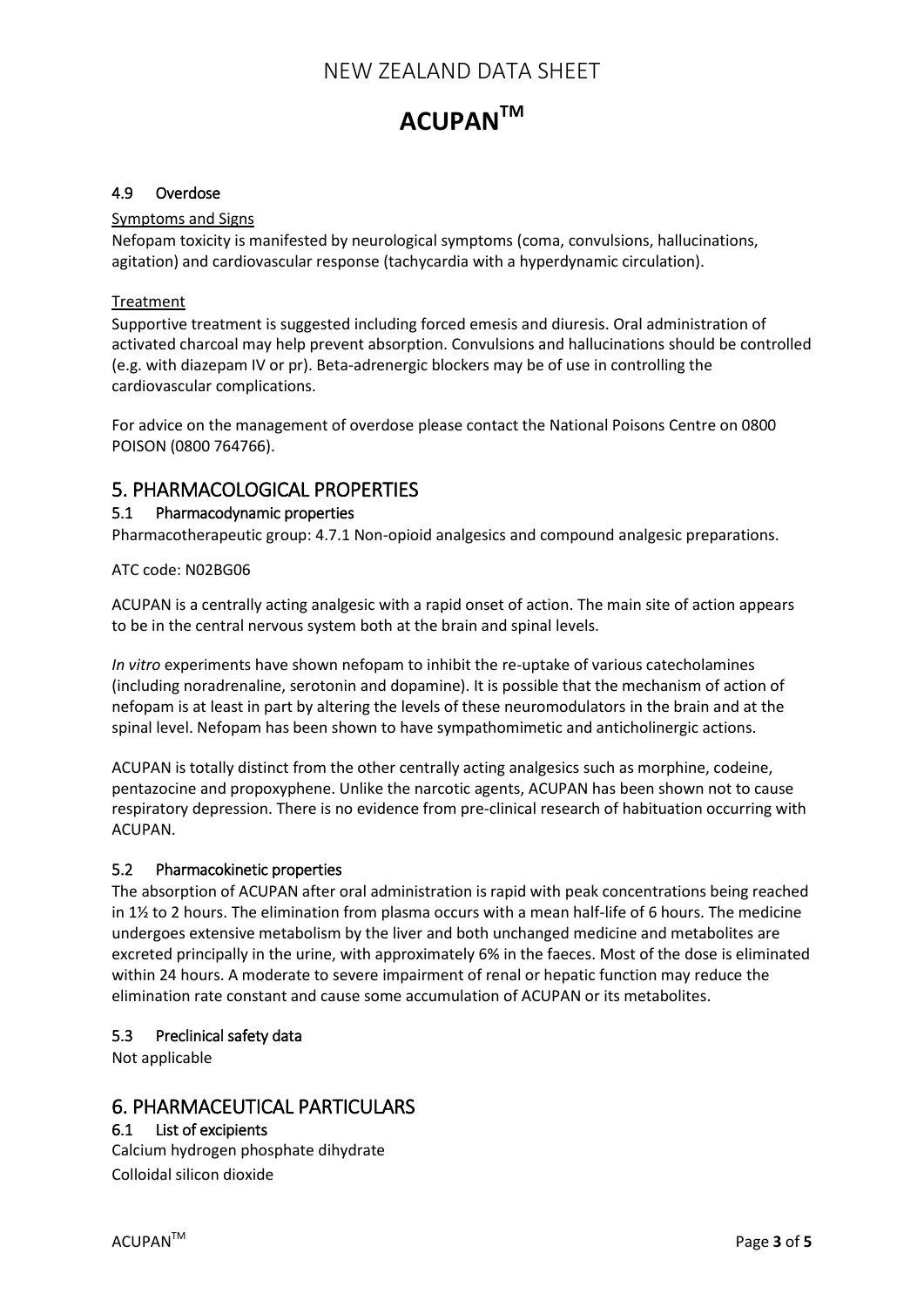# **ACUPANTM**

Hydrogenated vegetable oil Hypromellose Magnesium stearate Microcrystalline cellulose Starch Titanium dioxide E171

The tablet formulation is colour-free, preservative-free, sugar-free, and does not contain gluten or lactose.

#### 6.2 Incompatibilities

None known

## 6.3 Shelf life

5 years

## 6.4 Special precautions for storage

Store below  $25^{\circ}$ C.

## 6.5 Nature and contents of container

Blister foil packs of 90 tablets

## 6.6 Special precautions for disposal and other handling

None

# 7. MEDICINE SCHEDULE

Prescription Medicine

# 8. SPONSOR

iNova Pharmaceuticals (New Zealand) Limited c/- Simpson Grierson 88 Shortland Street, Auckland 1141

Toll-free number: 0508 375 394

# 9. DATE OF FIRST APPROVAL

15 May 1980

# 10. DATE OF REVISION OF THE TEXT 10 July 2018